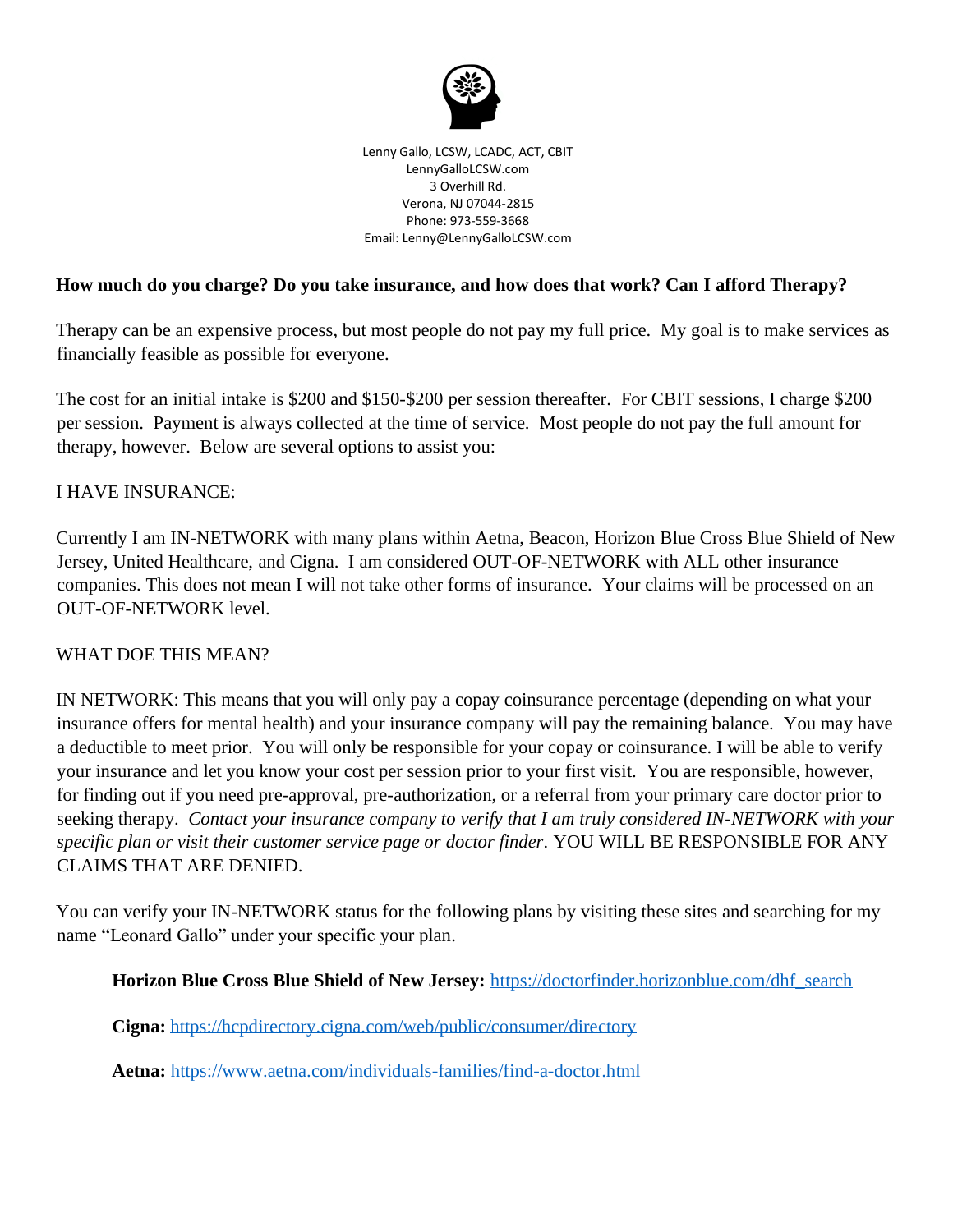### **United Healthcare:**

<https://provider.liveandworkwell.com/content/laww/providersearch/en/home.html?siteId=10275&lang=1>

OUT OF NETWORK: This means that you will pay the full cost of therapy up front. I will submit a claim to your insurance company on your behalf. Depending on your OUT-OF-NETWORK benefits, your insurance company will reimburse you directly. The level of reimbursement will depend on your individual benefits.

# I HAVE MEDICAID, MEDICARE DO YOU ACCEPT?

Unfortunately, I do not take Medicaid plans, even if you are part of an Insurance Carrier that I accept. These plans work under a different system that I am not affiliated with them. Again, *contact your insurance company to verify that I am truly considered IN-NETWORK with your specific plan or visit their customer service page or doctor finder.*

# HOW DO I DETERMINE MY OUT-OF-NETWORK BENEFITS?

To determine your benefits, you will need to contact your insurance company and/or log into their online portal. Speak to the behavioral health department to find out what percentage they reimburse for OUT-OF NETWORK and if you have to meet a deductible prior to being reimbursed. Check your coverage carefully and make sure you understand their answers. You will want to get answers to the following questions:

- Is behavioral health covered under my health plan?
- What is the reimbursement rate for OUT-OF-NETWORK per therapy session?
- How many therapy sessions does my plan cover?
- Is approval required from my primary care physician prior to seeing a therapist?
- Do I have to meet a deductible before I start getting reimbursed? Do I have a specific OUT OF-NETWORK deductible?
- What is my OUT-OF-POCKET-MAXIMUM (the amount of money I must pay before being covered at 100% reimbursement)?

Let's look at an example of how this works. The rate for sessions would be \$150.00. Suppose you have a \$500.00 OUT-OF-NETWORK deductible before your reimbursement of 80/20% kicks in and you have an outof-pocket maximum of \$1000.00.

This means that you would be responsible for paying your first \$500.00 of therapy up front without any reimbursement (Assuming you have not seen any other doctors or had any other procedures yet). Once you have paid \$500.00, your insurance would start covering 80% (or \$120.00) and you would be responsible for the remaining 20% (or \$30.00). You would pay the full \$150.00 per session but after you reached the \$500.00 deductible you would start receiving reimbursement checks from your insurance company for \$120.00. Once you reached \$1000.00 of payments (your deductible plus all the \$30.00 payments you would be responsible for) you would start being reimbursed at 100% and would receive the full amount back from your insurance company.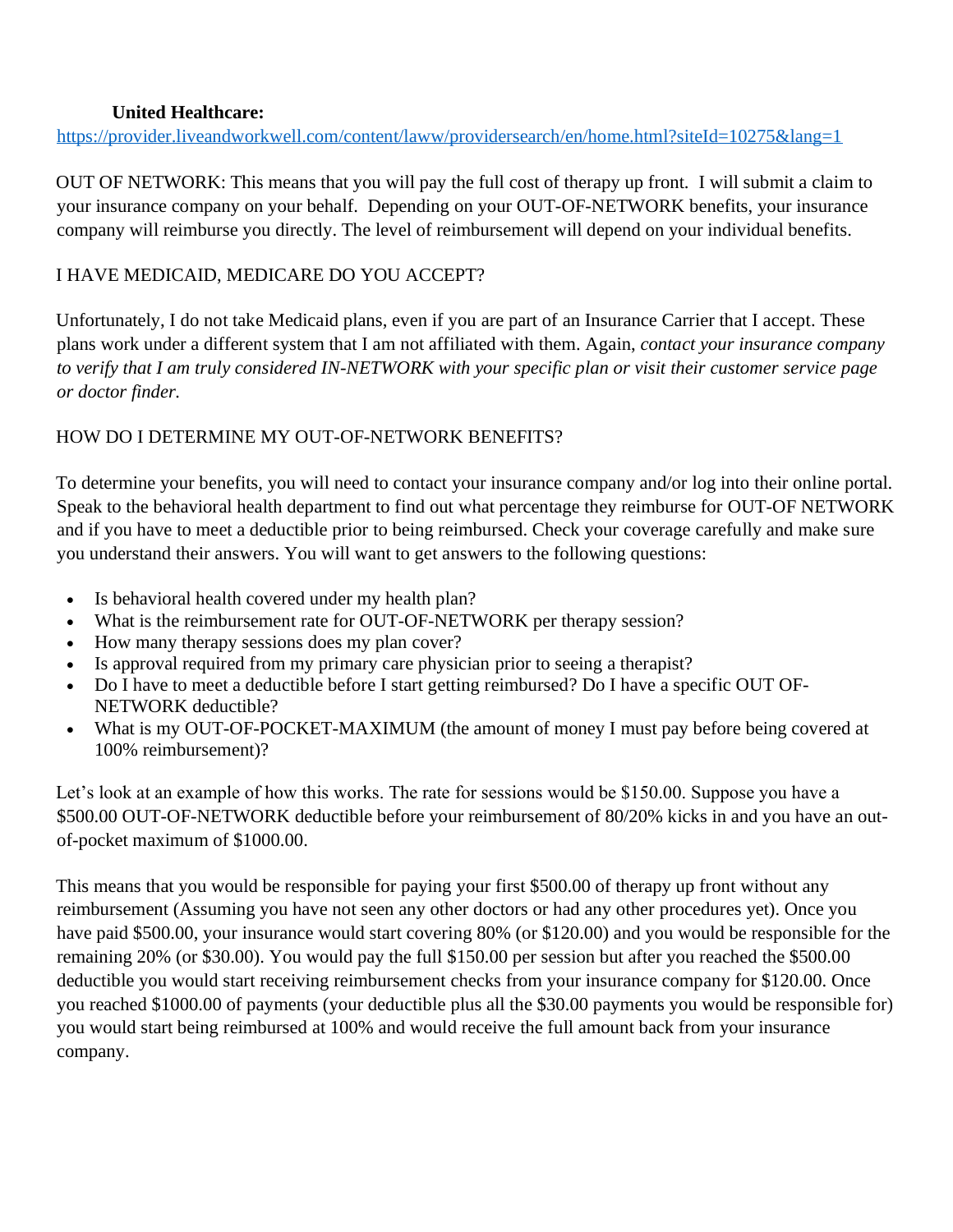Check your coverage CAREFULLY and make sure you understand the answers. For OUT-OF- NETWORK insurance, you will be responsible for receiving your reimbursement.

Regardless of your insurance benefits, I will collect payment in full at the time of service. Please note that submitting an insurance claim means I will need to give you a mental health diagnosis.

# I DON'T HAVE OUT-OF-NETWORK BENEFITS, I CAN'T AFFORD MY OUT-OF- NETWORK BENEFITS, I DON'T HAVE INSURANCE, WHAT ARE MY OPTIONS?

If you're having trouble affording therapy, there are other options. I do offer a sliding-scale schedule. A sliding scale fee takes into account your family size and household income to determine your payment. You may use this service if you do not have insurance or if you're insurance's out-of-network benefits are not financially feasible for you. Unfortunately, this service is NOT AVAILABLE for individuals with IN-NETWORK insurance. If you're interested in this a sliding scale fee, you can contact me, or download the "Sliding Scale Application Form" under the "Client Forms" section of this website. In order to qualify, you will also need to submit a paycheck stub, tax return, or other documentation to verify your income. Once your application is submitted, you will be notified of your specific rate for therapy. Please contact me if this is a service you are interested in and I will be happy to provide you with an estimate of what your rate would be. Please note, that I only have a small number of spots available for sliding scale patients.

# I STILL CAN'T AFFORD THERAPY.

If you are still struggling to pay for therapy, you might be eligible for charity care options. I do have a few spots designated for charity care and for people struggling to pay for therapy. Please note that the options below and available spots are given at off-peak times.

# Option One:

Join Open Path. This is a service that allows you to seek therapy for as little as \$50.00 per session. The service has a one-time cost to join, but it allows you to see myself or other therapists at a discounted rate. Please Note: I have very limited spots available through Open Path. Contact me in advance before signing up to find out my availability through this service or visit my profile page to see if I am currently accepting new patients through this service, here:<https://openpathcollective.org/clinicians/lenny-gallo/>

### Option Two:

Pay what you can. I reserve a few spots for people who are struggling to pay for therapy and allow them to pay what they can. These spots are for people who are truly in need of financial assistance and have very limited income. To qualify for this service and to check for availability, please contact me.

### Option Three:

If none of the above can meet your financial needs for therapy, there are a ton of other services that can assist you in getting the help you need. Many colleges and local clinics offer therapy at discounted rates. You can